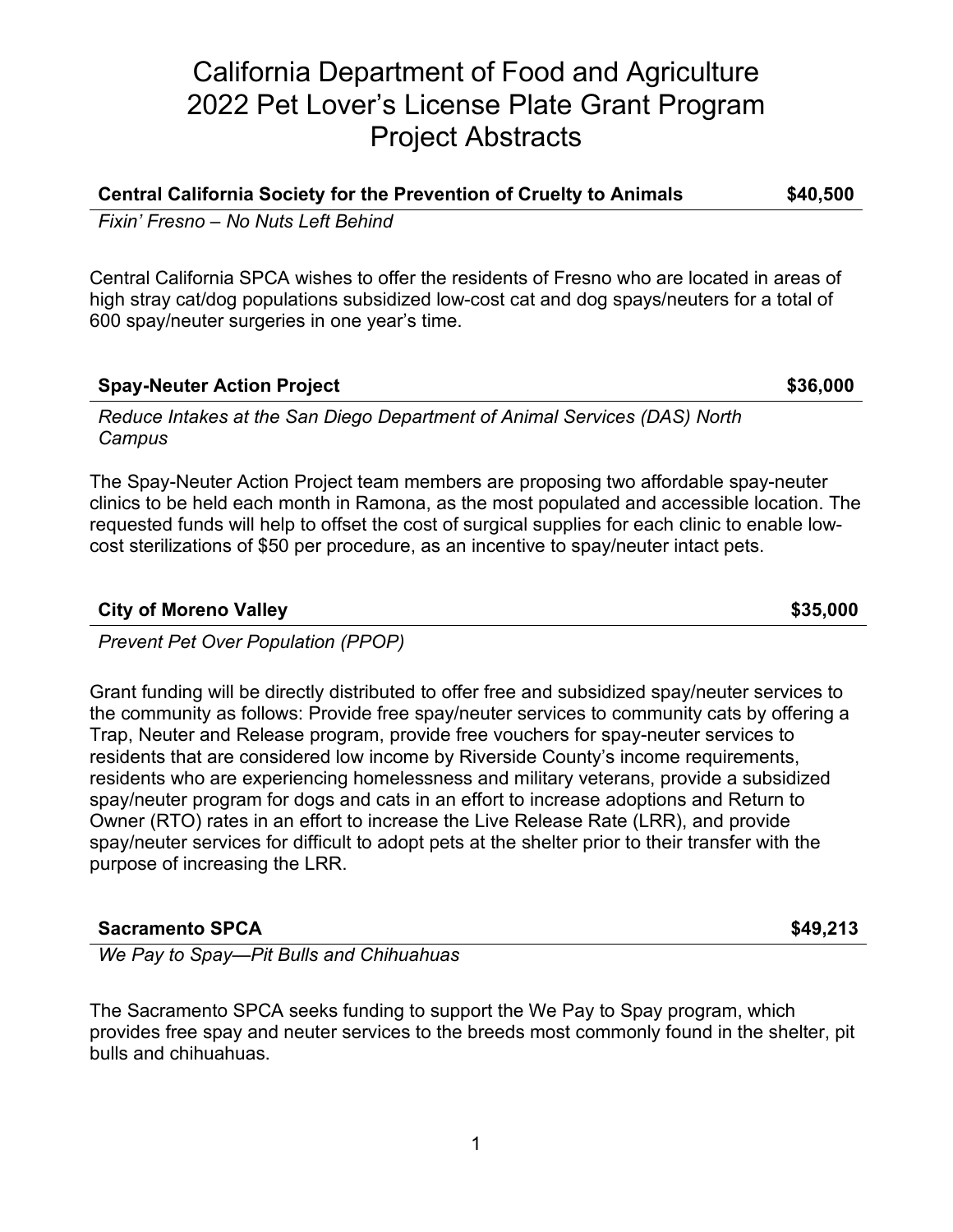# California Department of Food and Agriculture 2022 Pet Lover's License Plate Grant Program Project Abstracts

**Humane Society of San Bernardino Valley \$42,425**

Humane Society of San Bernardino Valley would like to offer the residents of the San

| Bernardino Valley \$20 spay and neuter surgeries for both cats and dogs (owned).                                                                                         |          |
|--------------------------------------------------------------------------------------------------------------------------------------------------------------------------|----------|
| <b>Critters Without Litters</b>                                                                                                                                          | \$49,980 |
| Feral Fix 2022                                                                                                                                                           |          |
| Critters Without Litters is requesting funding to provide Trap-Neuter- Return services for 832<br>feral/free-roaming cats within the unincorporated areas of Kern County |          |
| <b>FixNation, Inc.</b>                                                                                                                                                   | \$50,000 |
| <b>Community Cat Program</b>                                                                                                                                             |          |
|                                                                                                                                                                          |          |

FixNation is requesting funding for their Community Cat Program, which provides free spay/neuter services to community cats from throughout Los Angeles City and County, and project serving 920 community cats.

| Humane Society of Napa County & SPCA, Inc. | \$49,762 |
|--------------------------------------------|----------|
|                                            |          |

*The Feline Fix*

*HSSBV \$20 Spay & Neuter Program*

Through the Feline Fix, Napa Humane will provide subsidized spay/neuter surgeries for 500 felines to decrease the number of cats entering shelters and rescue groups in the Lake, Napa, and Solano tri-county area, thus reducing the feline euthanasia rate.

| Animal Friends of the Valleys Spay/Neuter Voucher Program for Dogs and      |
|-----------------------------------------------------------------------------|
| Cats along with partnering costs with Riverside County's Mobile Spay/Neuter |
| Surgical Unit.                                                              |

Animal Friends of the Valleys project grant will help subsidize and enhance the spay/neuter free voucher campaign to include dogs and cats along with expanding the Trap Neuter Return program for the six cities served.

**Animal Friends of the Valleys \$50,000**